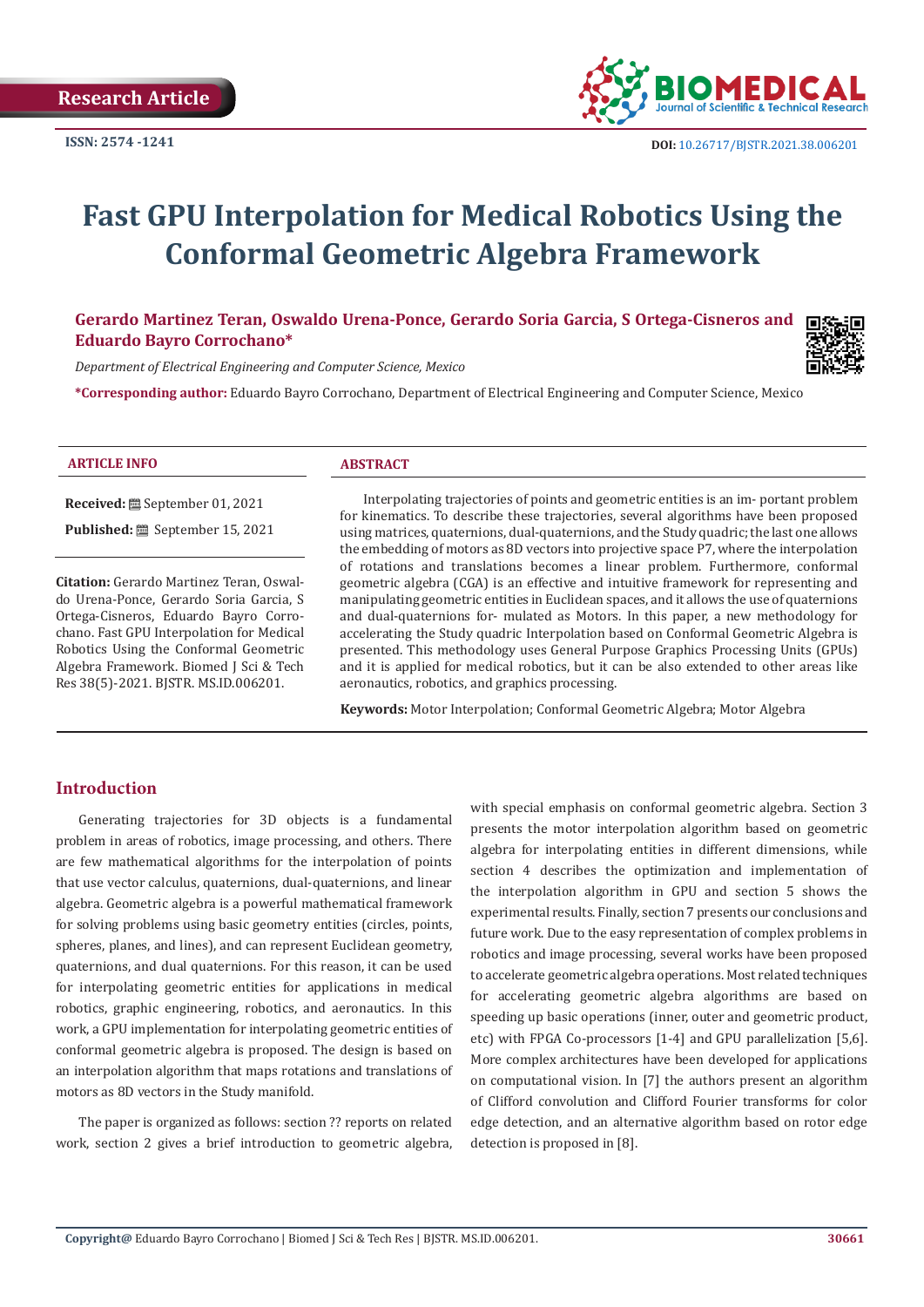Gerardo Soria-Garc´ıa et al. introduce an FPGA implementation of Conformal Geometric Algebra Voting Scheme for Geometric Entities Extraction, such as lines, and circles on images of edges [9]. A GPU implementation for conformal geometric algebra interpolation application based on GPU is presented in [10]. The algorithm presented in this work is a modification using motors of the dual-quaternion method to interpolate rotation, translation, and dilation of the geometric entities like points, lines, circles, pair of points, planes, and spheres.

# **Geometric Algebra**

In an n-dimensional real vector space  $\mathbb{R}^n$ , we can introduce an orthonormal basis of vectors  $\{\}$ , i = 1, ..., n. This leads to a basis for the entire geometric algebra.

$$
1, \{e_i\}, \{e_i \wedge e_j\}, \{e_i \wedge e_j \wedge e_k\}, \dots, e_1 \wedge e_2 \wedge \dots \wedge e_n \qquad (1)
$$

The Geometric Algebra (GA) of the real n-dimensional quadratic vector space (V, Q) is denoted as  $G_n$ . In the case  $G_{p,q,r}$   $(n = p + q + r)$ denotes the GA of (V, Q) where p, q, r correspond the number of the basis vectors which square in GA to 1,-1,and 0, respectively. The geometric product of two vectors a and b is written as ab and can be expressed as a sum of its symmetric and antisymmetric parts:

$$
ab = a \cdot b + a \wedge b \tag{2}
$$

where the inner product a  $\cdot$  b and the outer product a  $\wedge$  b is defined by  $\frac{1}{2}(ab+ba)$  and  $a \wedge b = \frac{1}{2}(ab-ba)$ 

 $G_n = G_{p,q,r}$  when  $n = p + q + r$  with p-unit vectors, q-unit vectors and r-unit vectors which square to  $1$ ,-1 and zero respectively.  $G_{\text{n}}$  is a graded linear space

$$
\Lambda v = \Lambda v \oplus \Lambda v \oplus \cdots \oplus \Lambda^{n}
$$
 (3)

where the elements of  $\Lambda^n$  are referred to as (homogeneous) multivectors of grad k for  $k = 0,1,2, \ldots, n$ . In the following, for short, elements of  $\wedge^1 V$  are called vectors. Thus, any  $M \in G_n$  can be uniquely decomposed into a sum  $\sum_{k}$  < M  $\geq_k$  where <M  $\geq_k$   $\in$   $\wedge^k$  V. Furthermore,  $G_n$  is a  $Z_2$ -graded algebra in the following sense:

$$
G_n = G_n^{(0)} \oplus G_n^{(1)}, G_n^{(i)} G_n^{(j)} \in G_n^{i+j \mod 2}, i, j = 0, 1
$$
 (4)

Where

$$
G_n^{(0)} = A \in G_n : A = \sum_{k \text{ even}} \langle A \rangle_k G_n^{(1)} = A \in G_n : A = \sum_{k \text{ odd}} \langle A \rangle_k
$$
 (5)

Then,

 $G_n^{(0)}\bigl(resG_n^{(1)}\bigr)$  is called the even (resp. the odd) part pf  $G_n$ . Note that due to equation (4),  $G_n^{(0)}$  is a subalgebra of  $G_n$ . Later in this paper, the even subalgebra of  $\mathsf{G}_\mathrm{n}$  will be denoted by .

The dimension of  $G_{\scriptscriptstyle \rm n}$  is 2<sup>n</sup>. The multivector basis of  $G_{\scriptscriptstyle \rm n}$  has 2<sup>n</sup> bases for scalars, bivectors, trivectors and *k*-vectors. A *k*-blade is either the identity element  $1$  of  $G_{\textrm{n}}$  (when k = 0 or, when k > 0), it is defined as the wedge product  $e_{i1} \wedge e_{i2} \wedge ... \wedge e_{ik}$  ( $i_1 < i_2 < ... < i_k$ ) A linear

combination of k-vectors is called a homogeneous multivector.

Consider two homogeneous multivectors  $A_r$  and  $B_s \in G_n$  of grades  $\bm{{\rm r}}$  and  $\bm{{\rm s}}$ , respectively. The geometric product of  $\bm{{\rm A}}_{\rm r}$  and  $\bm{{\rm B}}_{\rm s}$  can be written as

$$
A_r B_s = \begin{cases} \sum_{k \text{ even}} < A_r B_s >_k \text{ when } r + s = 0 \text{ mod } 2\\ \sum_{k \text{ odd}} < A_r B_s >_k \text{ when } r + s = 1 \text{ mod } 2 \end{cases}
$$
 (6)

### **Conformal Geometric Algebra**

In Conformal Geometric Algebra  $G_{4,1}$  (CGA), the Euclidean vector space  $R^3$  is represented in  $R_{4,1}$ . The space for  $G_{4,1}$  has an orthonormal vector basis given by  $\{e_{1'}\ e_{2'}\ e_{2'}\ e_{4'}\ e_{5}\}\$  with the properties  $e_i^2 = 1, i = 1, 2, 3, 4, e_4^2 = 1, e_5^2 = -1, e_i e_4 = e_i e_5 = e_4 e_5 = 0, i = 1, 2, 3$ 

The null basis  ${e_0, e_{\infty}}$  (origin and point at infinity) is defined as

$$
e_0 = \frac{e_5 - e_4}{2}, \qquad e_\infty = e_4 + e_5 \tag{7}
$$

These null vectors satisfy the relations  $e_0^2 = e_\infty^2 = 0$  and  $e_\infty e_0 = -1$ 

Let be  $E = e_{\infty} \wedge e_0$  the Minkowski plane. The unit Euclidean pseudo-scalar is  $I_e := e_1 \Lambda e_2 \Lambda e_3$ , and the conformal pseudoscalar  $I_e$  $=$  I E is used for computing the inverse and duals of multivectors. Given a nonsingular k-vector  $A_k \in G_{4,1} \equiv G_{4,1,0}$ , the dual and its inverse are respectively.

$$
A^* = AI_c \quad and \quad A^{-1} = (-1)^q \frac{A^{\dagger}}{|A|^2}
$$
 (8)

where  $A^*$  stands for the reversion of A and  $|A|$  its magnitude. (Table 1) where IPNS and OPNS stand for Inner Product Null Space and Outer Product Null Space respectively.

|          | Table 1: Representation of entities in conformal geometric |  |  |  |
|----------|------------------------------------------------------------|--|--|--|
| algebra. |                                                            |  |  |  |

| Entity | <b>IPNS</b>                                                                                                  | <b>OPNS</b>                                              |
|--------|--------------------------------------------------------------------------------------------------------------|----------------------------------------------------------|
| Point  | $x_c = x + \frac{1}{2}x^2 e_{\infty} + e_0$                                                                  | $x^* = s_1 \wedge s_2 \wedge s_3 \wedge s_4$             |
| Sphere | $S = c + \frac{c_e^2 - p^2}{2}e_{\infty} + e_0$                                                              | $s^* = x_{c1} \wedge x_{c2} \wedge x_{c3} \wedge x_{c4}$ |
| Plane  | $\pi = n - e_{n}d$<br>$n = (x_1 - x_2) \wedge (x_1 - x_3)$<br>$d=(x_1\wedge x_2\wedge x_3)I_e$               | $\pi^* = e_{\infty} x_{c1} \wedge x_{c2} \wedge x_{c3}$  |
| Line   | $L = \pi_1 \wedge \pi_2$<br>$L = nI_{\rho} - e_{\rho} dmI_{\rho}$<br>$n = x_1 - x_2$<br>$m = x_1 \wedge x_2$ | $I^* = e_{\infty} \wedge x_{c1} \wedge x_{c2}$           |
| Circle | $Z = S_1 \wedge S_2$<br>$Z = \pi \wedge s$                                                                   | $z^* = x_{c1} \wedge x_{c2} \wedge x_{c3}$               |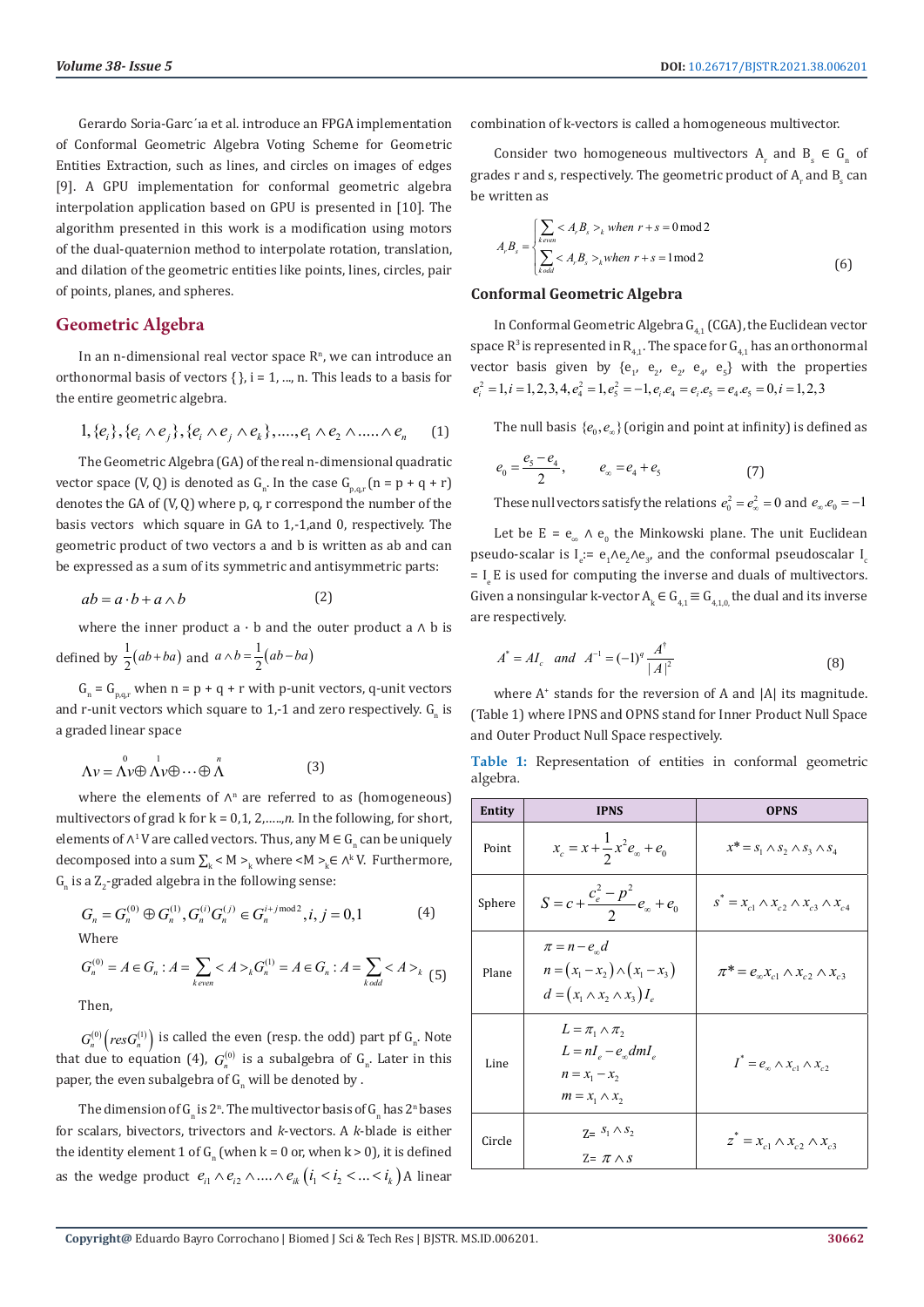## **Points, Lines, Planes, and Spheres**

The representation of a 3D Euclidean point  $x = [x, y, z]^T$  in  $\mathbb{R}^3$  in the geometric algebra  $G_{41}$  is given by

$$
x_c = x + \frac{1}{2}x^2 e_\infty + e_0 \tag{9}
$$

Given two conformal points  $x_c$  and  $y_{c'}$  their difference in Euclidean space can be defined as

$$
x - y = (y_c \wedge x_c) \cdot e_{\infty} \tag{10}
$$

and, consequently, the following equality

$$
(x_c \wedge y_c + y_c \wedge z_c).e_{\infty} = (x_c \wedge z_c).e_{\infty}
$$
 (11)

is fulfilled as well. The line is formulated as a form in the Inner Product Null Space (IPNS) as follows

$$
L = nI_E - e_\infty m = -(n + e_\infty m) \tag{12}
$$

where n (bivector) is the orientation and the vector m the moment of the line. The plane is formulated as a form in IPNS

$$
\pi = nI_E - e_\infty d = n - e_\infty d \tag{13}
$$

where the n (bivector) for the plane orientation and d is the distance from origin orthogonal to the plane.

The sphere is formulated as a form in IPNS

$$
s = p_c - \frac{1}{2}\rho^2 e_\infty = p + (\frac{p^2 - \rho^2}{2})e_\infty + e_0 \tag{14}
$$

A poin is a sphere with zero radius. Considering the dual equation for the sphere, we can write the constraint for a point lying on a sphere

$$
x_c \wedge s^* = x_c \wedge (s \cdot I_c) = 0 \tag{15}
$$

The sphere can be directly computed by the wedge of four conformal points in the Outer Product Null Space (OPNS)

$$
s^* = x_{c1} \wedge x_{c2} \wedge x_{c3} \wedge x_{c4} \tag{16}
$$

Replacing any of these points with the point at infinity, we obtain the OPNS plane equation

$$
\pi^* = x_{c3} \wedge x_{c1} \wedge x_{c2} \wedge e_{\infty} = x_3 \wedge x_1 \wedge x_2 \wedge e_{\infty} + ((x_3 - x_1) \wedge (x_2 - x_1))E \tag{17}
$$

Similar to Eq. (17), the OPNS line equation can be formulated as a circle passing through the point at infinity

$$
l^* = x_{c1} \wedge x_{c2} \wedge e_{\infty} \tag{18}
$$

# **Rigid Transformations**

In CGA many of the transformations can be formulated in terms of successive reflections between planes.

**Reflection:** The equation of a point x reflected with respect to a plane  $\pi$  is

$$
x' = -\pi x \pi^{-1} \tag{19}
$$

**Translation:** The transformation of geometric entity O formulated as two successive reflections w.r.t. the parallel planes  $\pi$ <sub>1</sub> and  $\pi$ <sub>2</sub> is given by

$$
O' = \underbrace{(\pi_2 \pi_1)}_{T_a} O\underbrace{(\pi_1^{-1} \pi_2^{-2})}_{T_a}, \quad T_a = 1 + \frac{1}{2} a e_\infty = e^{\frac{a}{2}e_\infty}
$$
\n(20)

where a = 2*dn*, d is the distance of translation, and n is the direction of translation

**Rotation:** Similarly, we can formulate a rotation as the product of two reflections between non-parallel planes  $\pi$ <sub>1</sub> and  $\pi$ <sub>2</sub> which cross the origin.

$$
O' = \underbrace{(\pi_2 \pi_1)}_{R_\theta} O\underbrace{(\pi_1^{-1} \pi_2^{-2})}_{R_\theta}
$$
\n(21)

 The geometric product of the unit normal vectors of these planes  $\mathbf{n}_1$  and  $\mathbf{n}_2$  yields the equation for the rotor

$$
R = n_2 n_1 = \cos(\theta/2) - \sin(\theta/2)n = e^{-\theta n/2}
$$
 (22)

where the unit bivector  $n = n_1 \wedge n_2$ , and teh angle  $\theta$  is twice the angle between  $\pi$ <sub>1</sub> and  $\pi$ <sub>2</sub>

**Screw Motion:** The operator for screw motion or motor *M* is a composition of a translator *T* and a rotor *R*, both w.r.t. to an arbitrary axis *L*. The equation for a motor is as follows

$$
M = TR = \cos(\frac{\hat{\theta}}{2}) + L\sin(\frac{\hat{\theta}}{2}) = \cos(\frac{\theta + e_{\infty}d}{2}) + L\sin(\frac{\theta + e_{\infty}d}{2})
$$
  
=  $R + e_{\infty}R' = \exp^{-\theta L}$  (23)

where the screw line is n and m stand for the orientation and momentum of the screw line and the dual angle angle . Finally, the motor transformation for any object  $0 \in G_{4^{\prime}1}$  reads

$$
O' = TRO\tilde{R}\tilde{T} = MO\tilde{M}
$$
 (24)

# **Interpolation Algorithm Using the Study Quadric Manifold**

According Gfrerrer [11], one can formulate an interpolation algorithm using the Study's kinematics mapping. This maps Euclidean rigid transformations into homogeneous points which in turn belong to the Study quadric M6 (projective space  $P^{\gamma}$ ).

$$
\mathcal{G} = \begin{cases} SE(3) \to P^7 \\ \alpha \to X = (x_0, ..., x_7) \end{cases}
$$
 (25)

where SE (3) is the special Lie group for 3D Euclidean rigid transformations, α represents any Euclidean rigid transformation and the vector X containing homogeneous coordinates  $X \in \mathcal{M}_6$ . Note that the motor algebra is a sub-algebra of the 3D conformal geometric algebra  $G_{4,1}$ , thus the interpolation uses motors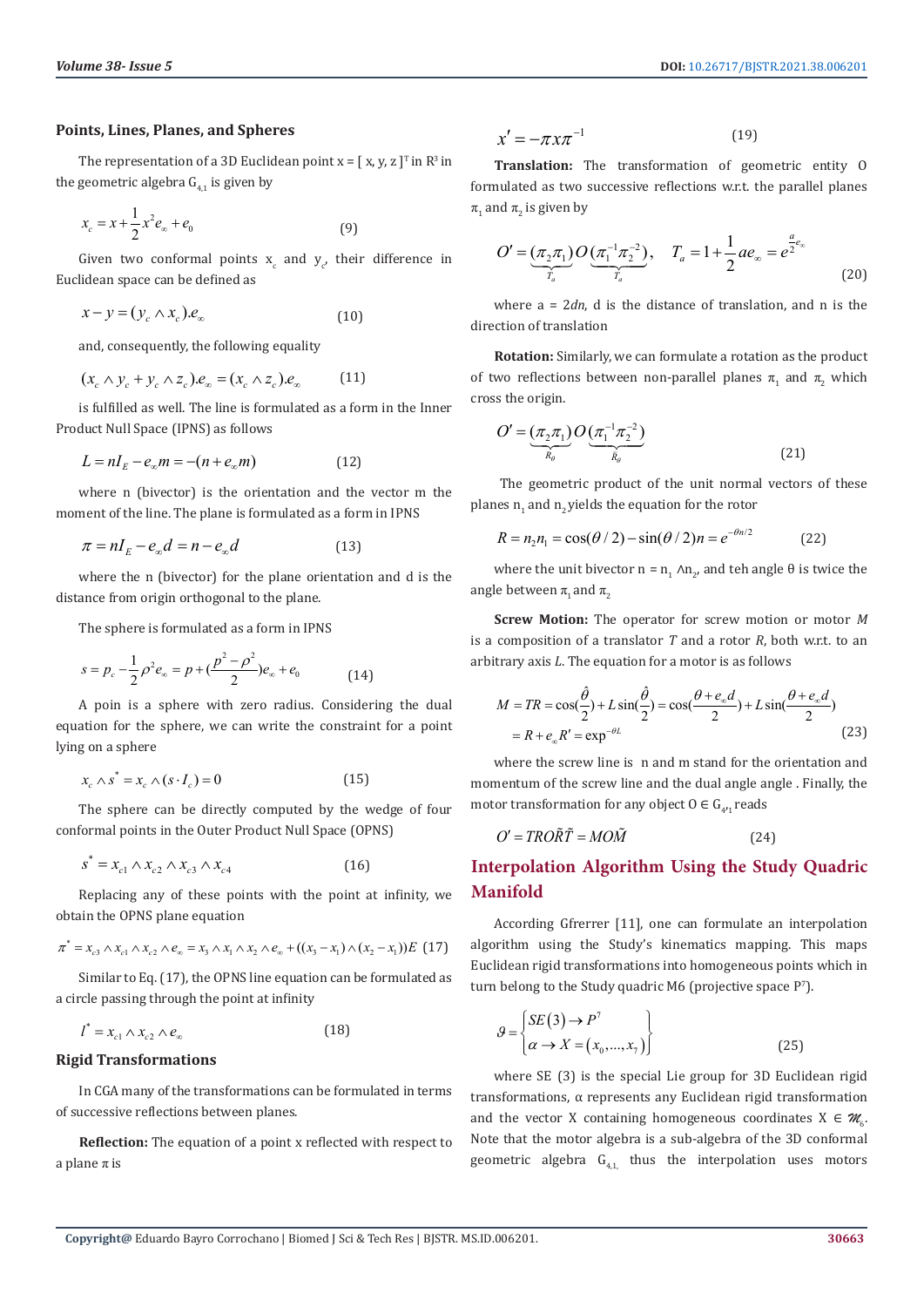depending upon which algebra is used one can use I for motors of or  $e_{\infty}$  for motors of  $G_{4,1}$  which both square to zero and are acting similarly as the isotropic operator of the dual quaternions which use  $\varepsilon$  which squares to zero as well. Given the set  $\chi \in \mathscr{M}_{_{6}}$  containing three homogeneous points  $X_1, X_2, X_3 \in P^{\gamma}$ , the interpolation curve X ∈ *M*6 is generated by interpolating the given homogeneous points  $X_1, X_2, X_n \in P^7$  which satisfy the set  $\mathcal X$  computed as follows

$$
x = f_0(t) X_1^T 2X_2 X_0 + f_1(t) X_0^T 2X_2 X_1 + f_2(t) X_0^T 2X_1 X_2
$$
 (26)

The interpolation polynomials  $t_0(t)$ ,  $t_1(t)$ , and  $t_2(t)$  are formulated as follows

$$
f_0 = (t_0 - t_1)(t_0 - t_2)(t - t_1)(t - t_2)
$$
  
\n
$$
f_1 = (t_1 - t_0)(t_1 - t_2)(t - t_0)(t - t_2)
$$
  
\n
$$
f_2 = (t_2 - t_0)(t_2 - t_1)(t - t_0)(t - t_1)
$$
\n(27)

where t,  $t_{0}$ ,  $t_{1}$ , and  $t_{2}$  are interpolation values between 0 and 1. t represents the segment of curve where the point is calculated,  $t_{0}$ ,  $t_{1}$  and  $t_{2}$  are values that represent the section of curve where interpolated and control points meeting. The Study-quadric bilinear form is given by the following matrix G,

|  |  |  | $S = \begin{bmatrix} 0 & 0 & 0 & 0 & \frac{1}{2} & 0 & 0 & 0 \\ 0 & 0 & 0 & 0 & 0 & \frac{1}{2} & 0 & 0 \\ 0 & 0 & 0 & 0 & 0 & 0 & \frac{1}{2} & 0 \\ 0 & 0 & 0 & 0 & 0 & 0 & 0 & \frac{1}{2} \\ \frac{1}{2} & 0 & 0 & 0 & 0 & 0 & 0 & 0 \\ 0 & \frac{1}{2} & 0 & 0 & 0 & 0 & 0 & 0 \\ 0 & 0 & \frac{1}{2} & 0 & 0 & 0 & 0 & 0 \\ 0 & 0 & 0 &$ |      |  |
|--|--|--|------------------------------------------------------------------------------------------------------------------------------------------------------------------------------------------------------------------------------------------------------------------------------------------------------------------------------------------------|------|--|
|  |  |  |                                                                                                                                                                                                                                                                                                                                                |      |  |
|  |  |  |                                                                                                                                                                                                                                                                                                                                                |      |  |
|  |  |  |                                                                                                                                                                                                                                                                                                                                                |      |  |
|  |  |  |                                                                                                                                                                                                                                                                                                                                                | (28) |  |

If one wishes to interpolate more points, the above-explained interpolation equation can be extended and adapted as De Casteljou algorithm [12]. This is shown on Algorithm 1. This algorithm calculates a homogeneous point for the given set X that contains the control points  $(X_1, \dots, X_N)$  and the interpolation values  $(t, t_0, t_1, t_2)$ and the the Study quadric bilinear matrix Q. Here t,  $t_0$ ,  $t_1$ ,  $t_2$  are interpolation variables. t is the position interval variable and allows to determine the position within the curve of the interpolation point, the value t goes from 0 to 1. To calculate all the points of the curve, all the values of t are traversed.  $(t_{0}^{\prime},t_{1}^{\prime},t_{2}^{\prime})$  are values that indicate at which point the interpolation points, in the functions that came in Klawiter library [12], the values  $t_0 = 0, t_1 = 0.5, t_2 = 1$  are proposed so that the interpolated points correspond to the initial control point, the mid-control point and the endpoint respectively. These are fixed

for each curve, only t is what can change when calculating a point within a specific curve.

```
Function SQL(X, t, t_0, t_1, t_2):
Input: A list X that contains the control homogeneous points (x_1, \dots, x_N)and the interpolation values t, t_0, t_1 and t_2Output: An homogeneous point that lies in the inerpolation curve \mathscr XResult: Conjunto de puntos que indican la posicin durante el movimiento
           del brazo robtico.
begin
     if Points in X are pair then
      return Error
    else if Points in X = I then
         return Xelse
          f_0 \leftarrow (t_0 - t_1)(t_0 - t_2)(t - t_1)(t - t_2)f_1 \leftarrow (t_1 - t_0)(t_1 - t_2)(t - t_0)(t - t_2)f_2 \leftarrow (t_2 - t_0)(t_2 - t_1)(t - t_0)(t - t_1)\mathscr{X}_t \leftarrow \emptysetforeach x_i \in \mathbf{X} except \{x_1, x_N\} do
              \mathscr{X}_t \leftarrow f_0 x_i^T \mathscr{Q} x_N x_1 + f_1 x_1^T \mathscr{Q} x_N x_i + f_2 x_1^T \mathscr{Q} x_i x_N\mathscr{X} \leftarrow \mathscr{X} \cup \mathscr{X}_tend
          return \mathcal{SQI}(\mathcal{X},t,t_0,t_1,t_2)end
```
**Algorithm 1:** Study quadric interpolation.

First, the algorithm checks the number of elements in X. If there is only one point, this is returned as the solution. Otherwise, X is used to get intermediate control points via equation (26) and saved in *M*. *M* is used to call the algorithm recurrently until we get only one interpolation point and returned it. Figure 1 shows the algorithm interpolation for five control points. See that in each interpolation step, for N control points, we get N−2 interpolation points and N −1 repeats are required. Since in the last step, equation (26) required 3 points, an odd number of control points are needed. where X is the set of control homogeneous points  $(X_1, \cdot, X_{\text{N}})$  that describe the curve trajectory, G is the quadric matrix,  $t_{0}$ ,  $t_{1}$ , and  $t_{2}$  are global constant values, in this case,0, 0.5, and 1 respectively. where G is the quadric matrix, and X the array of homogeneous points that contains the points  $X_1$  to  $X_n$ ,  $t_0$ ,  $t_1$ , and  $t_2$  are constant values, in this case, 0.5, and 1 respectively. As is seen int the algorithm, is required that the array X have an odd number of homogeneous points to get an interpolation curve. Note that the solution is in fact a rational motion utilizing a interpolating spline which in turn involves rational sub-spline motions, see [13].

In general, the Study quadric interpolation algorithm uses homogeneous points represented by dual-quaternions or by homogenous matrices. As we know, motors are isomorphic to dualquaternions and a motor can be represented as a homogeneous point as well. This motor represented as a vector  $\overrightarrow{M} = \{M_0, \dots, M_7\} \in R^8$ Lies on the Study Manifold, see Table 2. In this regard, we propose a modified interpolation algorithm. For that, the homogeneous points are replaced by motors and substitute matrix operations with GA operations. Since the matrix multiplications in (26) with form , which result is a constant value expressed as: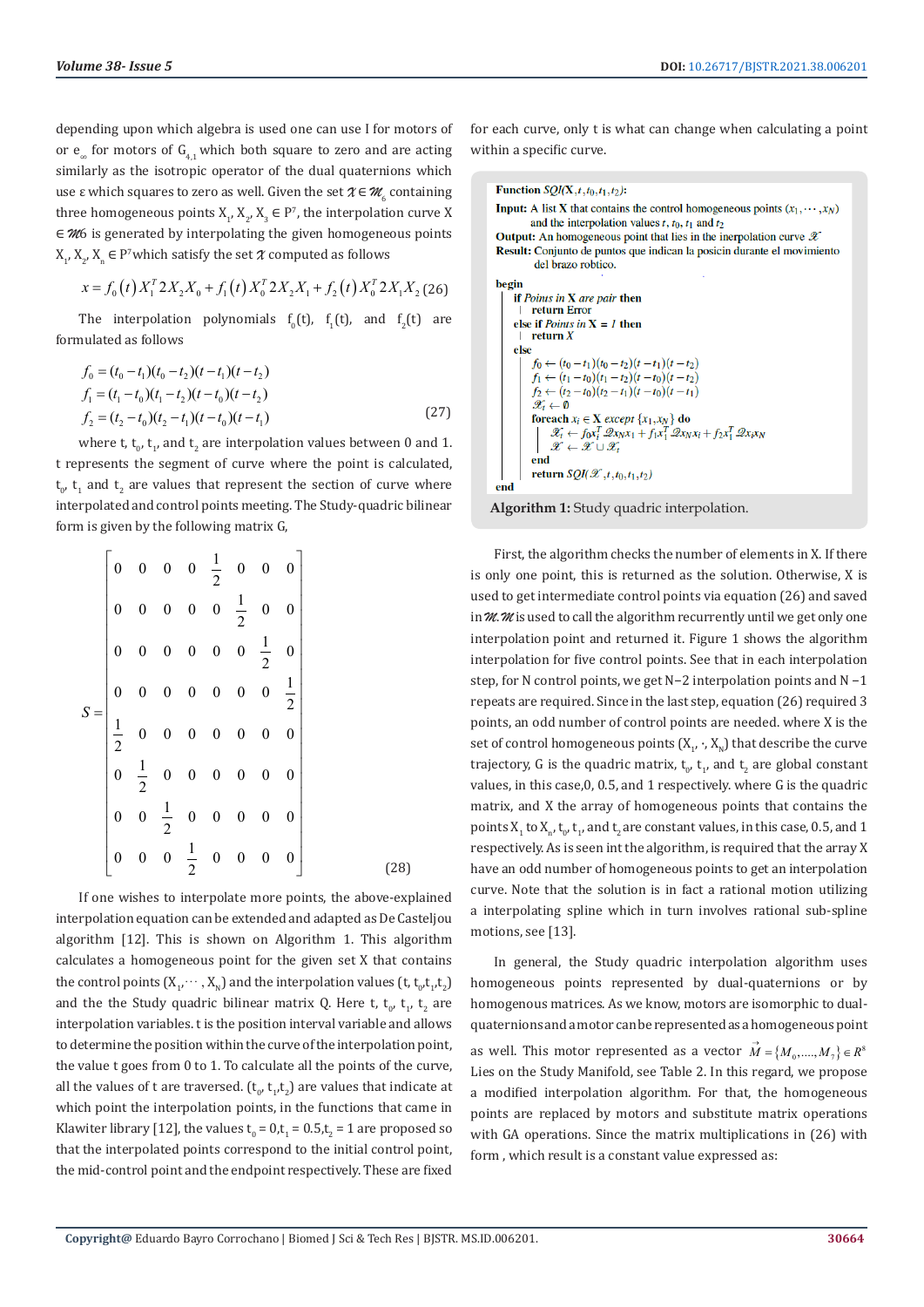



**Figure 1:** Interpolation of five control points with algorithm 1.

**Table 2:** Study quadric homogeneous point represented in dualquaternion and its equivalences as motor in  $G^*_{3,0,1}$  and as motor in  $G_{4,1}$ .

| <b>Homogeneous</b><br>point | Dual-quaternion                      | $G^*_{3,0,1}$       | $G_{\scriptscriptstyle 4,1}^{}$ |
|-----------------------------|--------------------------------------|---------------------|---------------------------------|
| $x_0$                       | $\alpha_{0}$                         | $\alpha_{0}$        | $\alpha_{0}$                    |
| $x_{1}$                     | $\alpha_{1}i$                        | $\alpha_1 e_{12}$   | $\alpha_1 e_{12}$               |
| $x_{2}$                     | $\alpha_{2}j$                        | $\alpha_2 e_{31}$   | $\alpha_2 e_{31}$               |
| $x_3$                       | $\alpha_{\scriptscriptstyle{3}} k$   | $\alpha_{3}e_{23}$  | $\alpha_{3}e_{23}$              |
| $x_4$                       | $\alpha_4$ $\varepsilon$             | $\alpha_4 e_{1234}$ | $\alpha_4e_{123\infty}$         |
| $x_{5}$                     | $\alpha5$ ci                         | $\alpha_5 e_{43}$   | $\alpha_{5}e_{\infty3}$         |
| $x_{6}$                     | $\alpha_{\beta}$ εί                  | $\alpha_{6}e_{42}$  | $\alpha_{6}e_{\infty 2}$        |
| $x_{7}$                     | $\alpha_{\overline{z}}\varepsilon i$ | $\alpha_7 e_{41}$   | $\alpha_{7}e_{\infty 1}$        |

Changing the homogeneous points with their respective motor representation in CGA and analyzing the motor multiplication, is shown that the coefficient of the blade  $e_{123\infty}$  ( $\alpha_3$ ) from the motor multiplication is the double value of (29). This coefficient ( $\alpha$ 3) can be extracted from any motor using the partial derivative:

$$
\alpha_3(M) = \frac{\partial M}{\partial e_{123\infty}} \tag{30}
$$

or via inner product with the  $I_e$  and  $e_0$ :

$$
\alpha_3(M) = (I_e \cdot M) \cdot e_0 \tag{31}
$$

Using GA, the equation (26) is reformulated for a motor based interpolation algorithm. It uses 3 control motors as follows

$$
M = \frac{f_0(t)\alpha_3(M_1\tilde{M}_2)M_0 + f_1(t)\alpha_3(M_0\tilde{M}_2)M_1 + f_2(t)\alpha_3(M_0\tilde{M}_1)M_2}{2}
$$
(32)

In the same manner as Algorithm 1, for more control points, equation (32) can be rewritten using the De Casteljou algorithm as described on Algorithm 2. This algorithm calculates one motor gave the set M of control motors  $(m_{1},\dots,m_{N})$  and the interpolation constants  $(t, t_{0}, t_{1}, t_{2})$ . Similar to Algorithm 1, the interpolation function is called recursively with the calculated motors from the last step as input until we get only one motor. Since the last step needs three motors to calculate the last one, **M** must contain an odd number of motors. (Algorithm 2)

| Function $CGAMI(M,t,t_0,t_1,t_2)$ :<br><b>Input:</b> A set M that contains the control motors $(m_1, \dots, m_N)$ and the<br>interpolation values $t, t_0, t_1$ and $t_2$<br><b>Output:</b> A motor that lies in the inerpolation curve $\mathcal{M}$<br>begin<br>if <i>Motors in</i> M are pair then<br>return Error<br>else if <i>Motors in</i> $M = I$ then<br>return $M$<br>else<br>$f_0 \leftarrow (t_0 - t_1)(t_0 - t_2)(t - t_1)(t - t_2)$<br>$f_1 \leftarrow (t_1 - t_0)(t_1 - t_2)(t - t_0)(t - t_2)$<br>$f_2 \leftarrow (t_2 - t_0)(t_2 - t_1)(t - t_0)(t - t_1)$<br>$\mathcal{M} \leftarrow \emptyset$<br>foreach $m_i \in M$ except $\{m_1, m_N\}$ do<br>$\mathcal{M}_i \leftarrow \frac{f_0 \alpha_0 (m_i \tilde{m_N}) m_1 + f_1 \alpha_0 (m_1 \tilde{m_N}) m_i + f_2 \alpha_0 (m_1 \tilde{m_i}) m_N}{2}$<br>end<br>end<br>$\mathcal{M} \leftarrow \mathcal{M} \cup \mathcal{M}_i$<br>return $CGAMI(\mathcal{M}, t, t_0, t_1, t_2)$<br>end |  |
|---------------------------------------------------------------------------------------------------------------------------------------------------------------------------------------------------------------------------------------------------------------------------------------------------------------------------------------------------------------------------------------------------------------------------------------------------------------------------------------------------------------------------------------------------------------------------------------------------------------------------------------------------------------------------------------------------------------------------------------------------------------------------------------------------------------------------------------------------------------------------------------------------------------------------------------------------------|--|
|                                                                                                                                                                                                                                                                                                                                                                                                                                                                                                                                                                                                                                                                                                                                                                                                                                                                                                                                                         |  |
|                                                                                                                                                                                                                                                                                                                                                                                                                                                                                                                                                                                                                                                                                                                                                                                                                                                                                                                                                         |  |
|                                                                                                                                                                                                                                                                                                                                                                                                                                                                                                                                                                                                                                                                                                                                                                                                                                                                                                                                                         |  |
|                                                                                                                                                                                                                                                                                                                                                                                                                                                                                                                                                                                                                                                                                                                                                                                                                                                                                                                                                         |  |
|                                                                                                                                                                                                                                                                                                                                                                                                                                                                                                                                                                                                                                                                                                                                                                                                                                                                                                                                                         |  |
|                                                                                                                                                                                                                                                                                                                                                                                                                                                                                                                                                                                                                                                                                                                                                                                                                                                                                                                                                         |  |
|                                                                                                                                                                                                                                                                                                                                                                                                                                                                                                                                                                                                                                                                                                                                                                                                                                                                                                                                                         |  |
|                                                                                                                                                                                                                                                                                                                                                                                                                                                                                                                                                                                                                                                                                                                                                                                                                                                                                                                                                         |  |
|                                                                                                                                                                                                                                                                                                                                                                                                                                                                                                                                                                                                                                                                                                                                                                                                                                                                                                                                                         |  |
|                                                                                                                                                                                                                                                                                                                                                                                                                                                                                                                                                                                                                                                                                                                                                                                                                                                                                                                                                         |  |
|                                                                                                                                                                                                                                                                                                                                                                                                                                                                                                                                                                                                                                                                                                                                                                                                                                                                                                                                                         |  |
|                                                                                                                                                                                                                                                                                                                                                                                                                                                                                                                                                                                                                                                                                                                                                                                                                                                                                                                                                         |  |
|                                                                                                                                                                                                                                                                                                                                                                                                                                                                                                                                                                                                                                                                                                                                                                                                                                                                                                                                                         |  |
|                                                                                                                                                                                                                                                                                                                                                                                                                                                                                                                                                                                                                                                                                                                                                                                                                                                                                                                                                         |  |
|                                                                                                                                                                                                                                                                                                                                                                                                                                                                                                                                                                                                                                                                                                                                                                                                                                                                                                                                                         |  |
|                                                                                                                                                                                                                                                                                                                                                                                                                                                                                                                                                                                                                                                                                                                                                                                                                                                                                                                                                         |  |
|                                                                                                                                                                                                                                                                                                                                                                                                                                                                                                                                                                                                                                                                                                                                                                                                                                                                                                                                                         |  |
| <b>Algorithm 2:</b> Motor Interpolation on CGA.                                                                                                                                                                                                                                                                                                                                                                                                                                                                                                                                                                                                                                                                                                                                                                                                                                                                                                         |  |

# **Speeding up the Algorithms Using a GPU Accelerator**

The algorithmic complexity using the framework  $G_n \in R^{2n}$  is: for binary operations  $O(2^{2N})$ ; for unary operations  $O(2^N)$ , and for M interpolated motors using K motors O(MK). To accelerate the motor interpolation algorithm for real-time applications, one can utilize arithmetic accelerators based on FPGA, ASIC, and GPU. We utilize an accelerator based on CPU-GPU co-design, where the GPU is the GTX-970 by Nvidia, which has a computing capability of 5.2 and it can be implemented on any GPU using CUDA. The algorithm was developed to compute in parallel single or multiple interpolation curves. For the computing of a single interpolation curve, the default GPU was implemented, where each motor is computed in one thread launched in a Stream. For the case of multiple curves, the multi-streaming implementation was selected to overlap the streams. GTX-970 GPU does not support recursive algorithms, due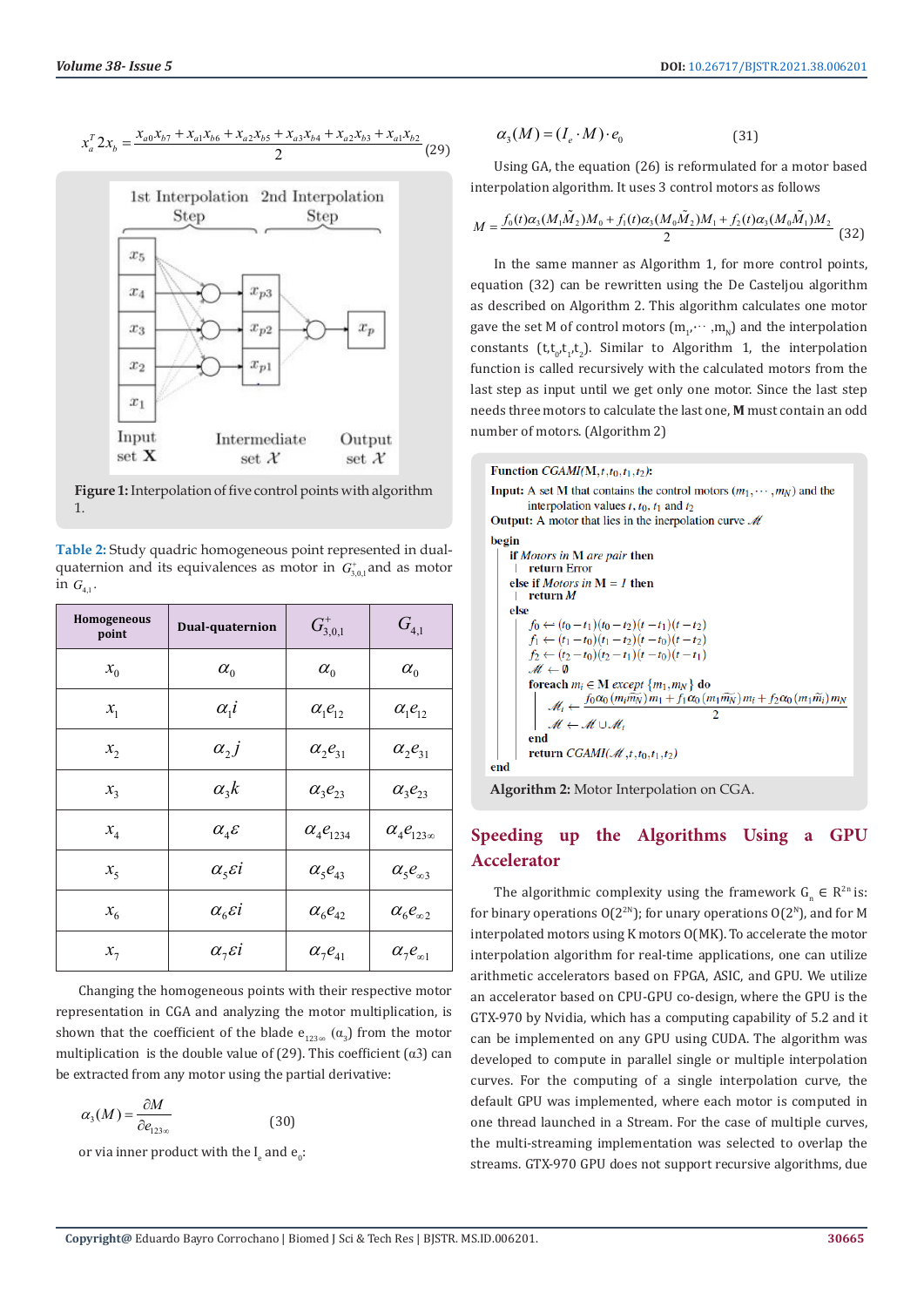to hardware limitations. To implement the motor interpolation, we translated the Algorithm 2 into an equivalent-iterative version given by the Algorithm 3.

```
Function CGAMI(M,t,t_0,t_1,t_2):
Input: A set M which contains the control motors (m_1, \dots, m_N) and the
         interpolation values t, t_0, t_1 and t_2Output: A motor that lies in the inerpolation curve \mathcal{M}begin
    if Motors in M are pair then
        return Error
    else if Motors in M = 1 then
        return M
    else
         f_0 \leftarrow (t_0 - t_1)(t_0 - t_2)(t - t_1)(t - t_2)f_1 \leftarrow (t_1 - t_0)(t_1 - t_2)(t - t_0)(t - t_2)f_2 \leftarrow (t_2 - t_0)(t_2 - t_1)(t - t_0)(t - t_1)repeat
               M \leftarrow \emptysetforeach m_i \in M except \{m_1, m_N\} do
                   \mathscr{M}_tf_0\alpha_0(m_i\widetilde{m_N})m_1+f_1\alpha_0(m_1\widetilde{m_N})m_i+f_2\alpha_0(m_1\widetilde{m_i})m_N\overline{2}M \leftarrow M \cup MM \leftarrow Mend
         until Motors in M = 1return 4
end
```
**Algorithm 3:** Motor Interpolation on CGA (iterative).

The versatile Compute Unified Device Architecture (CUDA), is a platform for parallel computing, which was developed by NVIDIA for highly parallel implementations and uses its GPUs. CUDA is based on C/C++ programming languages, however other languages like Python or Fortran can be used as well. Our accelerator was written with CUDA C++ for the GPU acceleration and C++ for the CPU interface. The GTX-970 GPU does not support recursive algorithms; thus the Algorithm 2 has to be translated into an equivalent iterative

version as presented in Algorithm 3. In this regard, the algorithm uses one stream for one curve of interpolation and multi-stream for multiple curves. Here, the GPU global memory is the largest in GPU, it has the highest latency, and it can be accessed from any stream for multi-stream applications. This is very helpful, if the number of motors to be computed is large, or if we compute multiple curves, or launch many algorithms employing the same GPU via multistreaming. The GPU and CPU have different architectures.

The CPU has a few sets of cores for sequential applications. In contrast, the GPU has many cores for highly parallel computing. Figure 2 compares the CPU and GPU architectures. Note that GPU cores run asynchronously using threads. Each core is limited to 32, 64, 128, 256, or 512 threads. If a parallel GPU implementation is launched, it is required a certain number of cores. These are figured out as a direct function of the selected threads per block. In the case of the motor interpolation, each thread launches a copy of the algorithm.

All GPU operations run explicitly or implicitly on a stream. If a kernel is launched in GPU, it runs explicitly or implicitly on a stream. A stream is a sequence of asynchronous operations which are executed on a device following an order ruled by the host code. A stream involves these operations to maintain order, to permit operations to be queued in the stream, and to be executed after all preceding operations. It cares for querying the status of queued operations. These operations include data transfer and kernel launches. Recent GPUs allow a parallel technique known as multi-streaming, where multiple streams are launched, and the transference data and kernel launch can be overlapped as shown in Figure 3. For the case of parallel calculation of multiple curves, the multi-streaming implementation is used, and each curve is computed in an independent stream.



- a) CPU and
- b) GPU.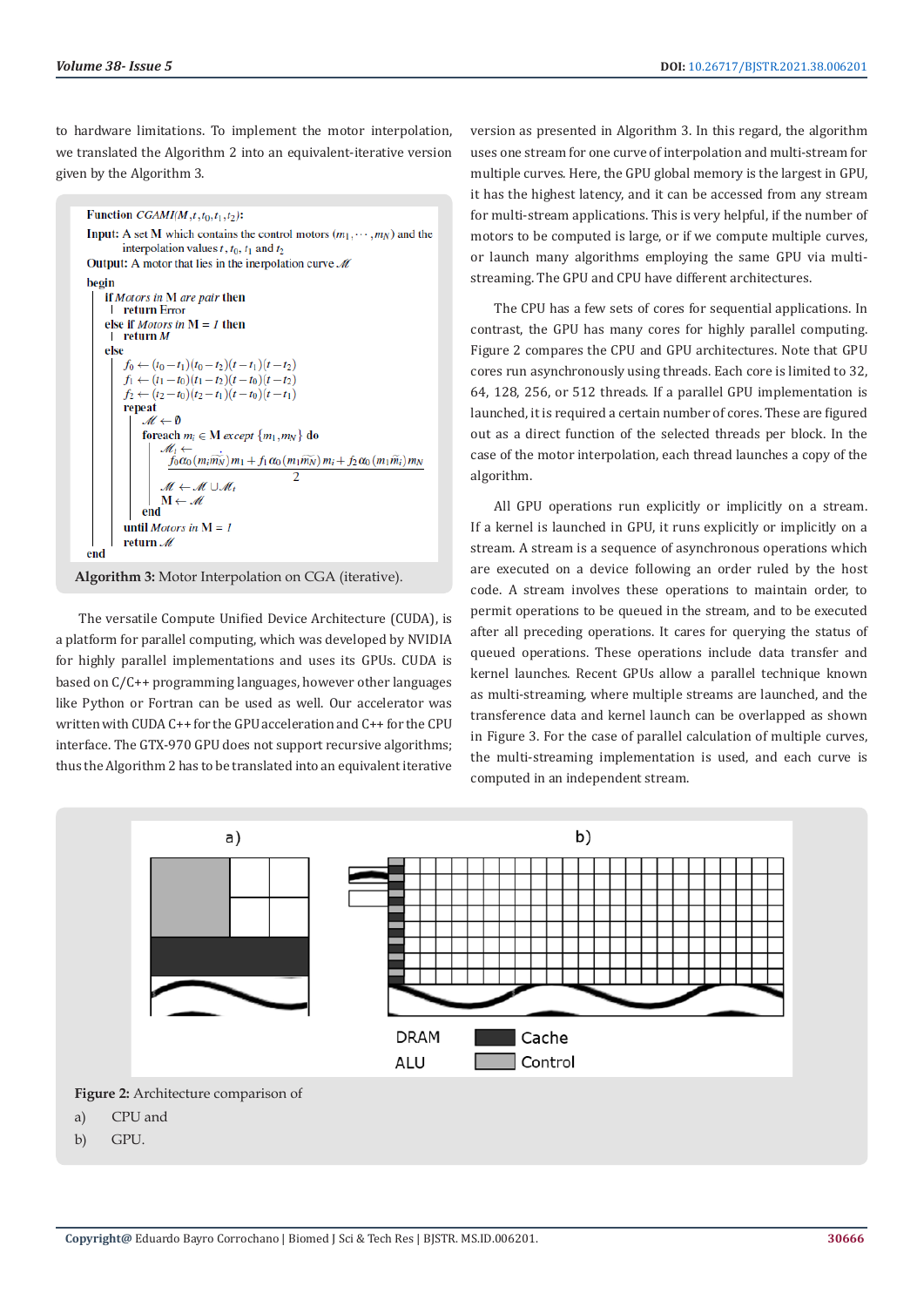

**Figure 3:** Different streams used for a concurrent implementa- tion

a) 1-stream,

- b) Concurrent approach for device-to-host asynchronous memory copy,
- c) Concurrent approach for host-to-device asynchronous memory copy,
- d) Concurrent approach for host-to- device and device-to-host asynchronous memory copy.



**Experiments**

**Figure 4:** Comparison of Study's quadric and Motor interpola tion speed-up.

The Study's quadric and the motor interpolation are compared to analyze which of the algorithms has the best speed performance. Many motors were calculated using 15 test groups of 5 motors considering following amount of points 20, 50, 100, 200, 500, 1000, 2000, 5000, 10000, and 20000. The test was programmed

using MATLAB on a Desktop with Intel core I7 microprocessor at 2.4 GHz, 32 GB of RAM, and a GTX-970 GPU by NVIDIA. The results are presented in Figure 4. The execution time of both algorithms grew linearly while the number of points increases, thus the algorithm complexity is  $O(n)$ . We see that the motor interpolation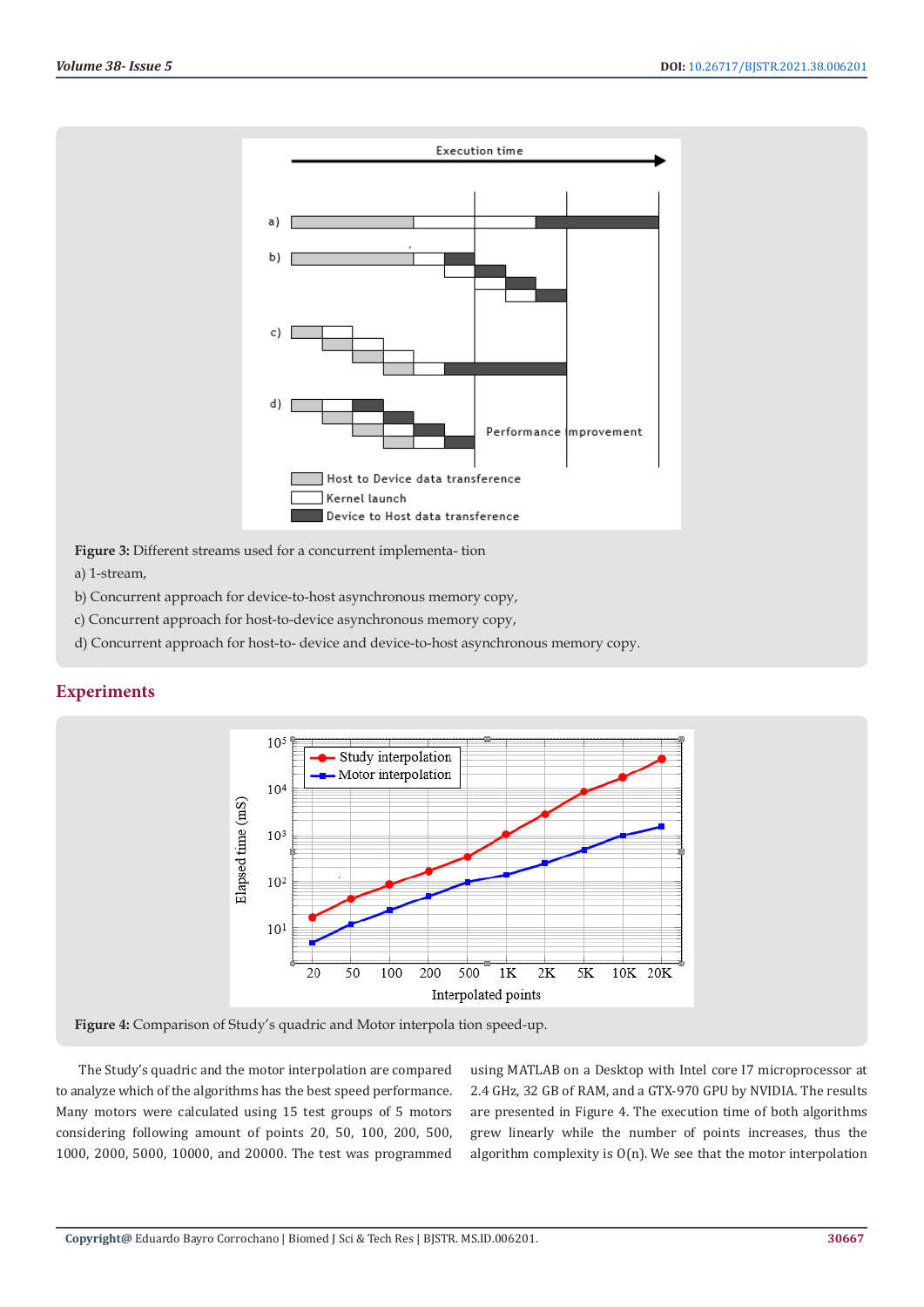version is faster than the Study quadric interpolation, namely for 20000 points, it is 28× times faster. Figure 4 shows that the motor interpolation algorithm selected for sequential and parallel implementation utilizes same hardware parameters. The sequential implementation was programmed using C++ language and CUDA C++ for the parallel approach using 32 threads per block in the kernel. The interpolated motors were computed using single and double-precision floating-point representation. All the measures consider only the algorithm execution, but data transference, file writing, and reading are excluded. Results are shown in Figure 5.



**Figure 5:** CPU and GPU speed-up analysis.

It was confirmed that the GPU has the best time performance for calculating the interpolation algorithm. When the time execution in CPU increases linearly, the time in GPU for 500 or fewer points remains almost constant. For the case of 20000 motors, the GPU implementation runs 79× and 60× times faster than the CPU for single and double floating-point respectively. The different multi-streaming implementations were analyzed; 16 different interpolation curves were calculated using the concurrent approach for host-to-device and device-to-host asynchronous memory copy with 4 configurations (1, 2, 4, and 8 streams) with 32 threads per block. The measure times include data transference. Figure 6 depicts that the use of multi-streaming reduces the execution time considerably, i.e. for 20000 points, 8 streams version is 2.7×, 1.9× and 1.6× times faster than 1, 2 and 4 streams respectively.



**Figure 6:** Comparison of the Multi-Stream speed-up.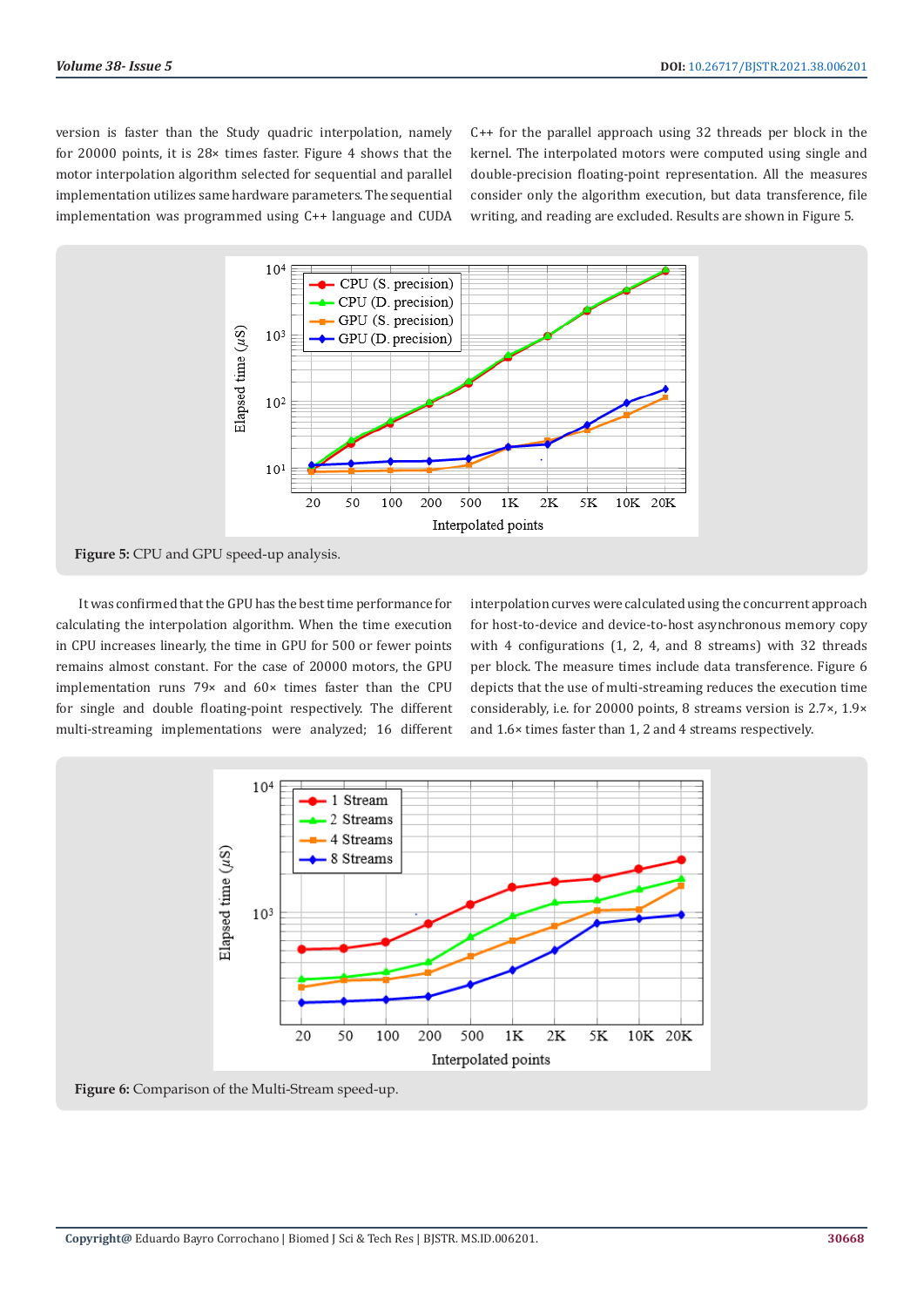# **Interpolation of Surgery Motion**

This Study's quadric-based motor interpolation was used to interpolate trajectories in medical robotics for kidney surgery, see Figure 7. The robot manipulator hast to follow a path for suture around a certain region on the kidney phantom. We design to tasks follow an Ultrasound (US)-probe trajectory and the interpolation of a given 3D points sequence. One gives the point coordinates and their desired orientations, these are interpolated by the motor algorithm, see Figures 7b-7d. Afterward, we check the precision error using inverse kinematics. The inverse kinematics was also formulated in conformal geometric algebra, the algorithm was reported in [14 -17].



# **Figure 7:**



- $b)$  X-Y,
- c) X-Z,
- d) Y-Z.

# **Conclusion**

In this work, an optimized version of the Study quadric interpolation algorithm is presented using the conformal geometric algebra framework. A Matlab implementation confirms that conformal geometric algebra interpolation is 28x times faster than a Study quadric interpolation for 20000 motors. The performance of CPU and GPU approaches of motor interpolation algorithm were contrasted for the cases of single and double floating-point precision. The comparison shows that the GPU is 79x and 60 times faster than the CPU implementation for single and double precision respectively. Furthermore, 16 interpolation curves were calculated via multi-streaming. These results confirm that multi streaming reduces the execution time for multiple curves interpolation. We show an application of the motor algorithm for suture by kidney surgery. In near future, we will pursue to implement the interpolation algorithm using multiple GPUs and reduce the data dependency. Also, we will build an OpenCL library of the algorithms using Python.

# **Competing Interests**

There was no competing interest among the authors.

# **References**

- 1. [Franchini Silvia, Gentile Antonio, Sorbello Filippo, Vassallo Giorgio,](https://dl.acm.org/doi/10.1109/DSD.2008.91) [Vitabile S \(2008\) An FPGA implementation of a quadruple-based](https://dl.acm.org/doi/10.1109/DSD.2008.91) multiplier for 4D Clifford algebra. 11<sup>th</sup> EUROMICRO Conference on Digital [System Design: Architec- tures, Methods and Tools IEEE, pp. 743-751.](https://dl.acm.org/doi/10.1109/DSD.2008.91)
- 2. Franchini Silvia, Gentile Antonio, Sorbello Filippo, Vassallo Giorgio, Vitabile Salvatore, et al. (2011) A New Embedded Coprocessor for Clifford Algebra Based Software Intensive Systems. International Conference on Complex, Intelligent, and Software Intensive Systems (CISIS), IEEE, pp. 335-342.
- 3. [Franchini Silvia, Gentile Antonio, Sorbello Filippo, Vassallo Giorgio,](https://ieeexplore.ieee.org/document/6302125) [Vitabile Salvatore \(2013\) Design and implementation of an embedded](https://ieeexplore.ieee.org/document/6302125) [coprocessor with native support for 5D, quadruple-based Clifford](https://ieeexplore.ieee.org/document/6302125) [algebra. IEEE transactions on Computers 62\(2\): 2366-2381.](https://ieeexplore.ieee.org/document/6302125)
- 4. [Franchini Silvia, Gentile Antonio, Sorbello Filippo, Vassallo Giorgio,](https://ieeexplore.ieee.org/document/6783758) [Vitabile Salvatore \(2015\) ConformalALU: a conformal geometric algebra](https://ieeexplore.ieee.org/document/6783758) [coprocessor for medical image processing. IEEE Transactions on](https://ieeexplore.ieee.org/document/6783758) [Computers 64\(4\): 955-970.](https://ieeexplore.ieee.org/document/6783758)
- 5. [Lange Holger, Stock Florian, Koch Andreas, Hildenbrand Dietmar \(2009\)](https://dl.acm.org/doi/10.1109/FCCM.2009.8) [Acceleration and energy efficiency of a geometric algebra computation](https://dl.acm.org/doi/10.1109/FCCM.2009.8) using reconfig- urable computers and GPUs. FCCM'09  $17<sup>th</sup>$  IEEE [Symposium on Field Programmable Custom Computing Machines, pp.](https://dl.acm.org/doi/10.1109/FCCM.2009.8) [255-258.](https://dl.acm.org/doi/10.1109/FCCM.2009.8)
- 6. (2015) Accelerating Clifford Algebra Operations Using GPUs and an OpenCL Code Generator, Franchini, Silvia and Gentile, Antonio and Vassallo, Giorgio and Vitabile, Salvatore, 2015 Euromicro Conference on Digital System Design, IEEE, pp. 57-64.
- 7. [Franchini Silvia, Gentile Antonio, Vassallo Giorgio, Sorbello Filippo](https://ieeexplore.ieee.org/document/6603878) [\(2013\) A specialized architecture for color image edge detection based](https://ieeexplore.ieee.org/document/6603878) [on Clifford algebra. Complex, Intelligent, 2013 Seventh International](https://ieeexplore.ieee.org/document/6603878) [Conference Com- plex, Intelligent, and Software Intensive Systems](https://ieeexplore.ieee.org/document/6603878) [\(CISIS\) IEEE, pp. 128-135.](https://ieeexplore.ieee.org/document/6603878)
- 8. (2006) Color edge detection hardware based on geometric algebra, Mishra, Biswajit and Wilson, Peter, The 3rd European Conference on